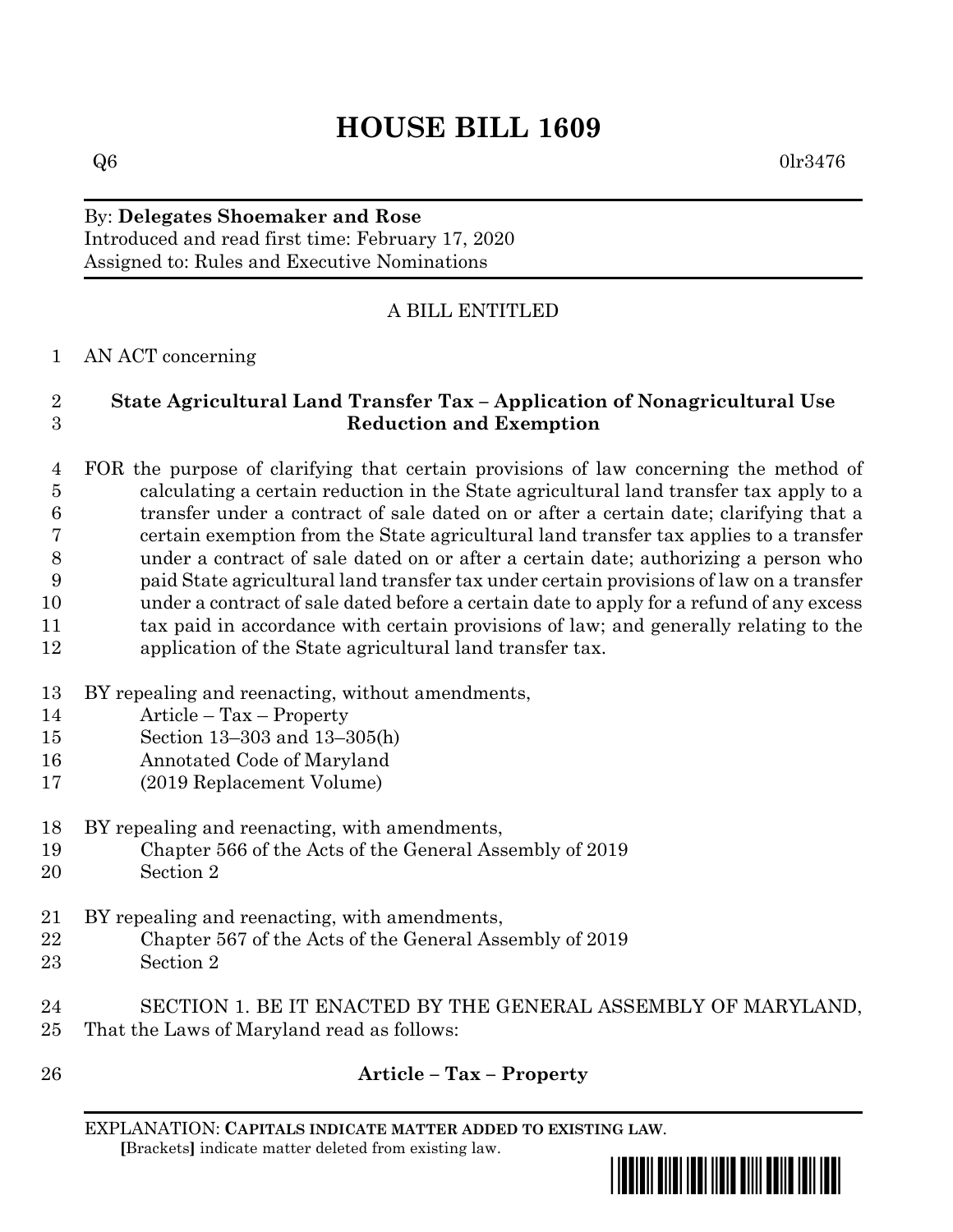13–303. (a) The agricultural land transfer tax applies at the following rates: (2) The surcharge imposed under paragraph (1) of this subsection does not apply to an instrument of writing that transfers property of 2 acres or less to be improved to a child or grandchild of the owner.

 (e) When determining the rate of the agricultural land transfer tax to be imposed under subsection (a) or (b) of this section, the amount of agricultural land transferred that 34 is exempt from the tax in accordance with  $\S$  13–305 of this subtitle may not be included in

- 
- (1) for a transfer of 20 acres or more of agricultural land, 5%;

 (2) except as provided in item (3) of this subsection, for a transfer of less than 20 acres of agricultural land assessed for agricultural use or as unimproved agricultural land, 4%; or

 (3) for a transfer of less than 20 acres of agricultural land assessed as improved agricultural land or agricultural land with site improvements, 3%.

 (b) If an instrument of writing is subject to different rates of agricultural land transfer tax under subsection (a) of this section, the total agricultural land transfer tax due is computed separately for each portion of agricultural land to which a different rate applies.

13 (c) Except as provided by  $\S 13-305(b)(2)$  or (c)(4) of this subtitle, the agricultural land transfer tax determined under subsection (a) or subsection (b) of this section is reduced by:

 (1) 25% if property tax on the agricultural land was paid on the basis of any assessment other than the farm or agricultural use assessment under § 8–209 of this article for 1 full taxable year before a transfer;

 (2) 50% if property tax on the agricultural land was paid on the basis of 20 any assessment other than the farm or agricultural use assessment under  $\S 8-209$  of this article for 2 full consecutive taxable years before a transfer; and

 (3) 65% if property tax on the agricultural land was paid on the basis of any assessment other than the farm or agricultural use assessment under § 8–209 of this article for 3 or more full consecutive taxable years before a transfer.

 (d) (1) Except as provided in paragraph (2) of this subsection, in addition to the agricultural land transfer tax, a surcharge in an amount equal to 25% of the tax determined under subsections (a) through (c) of this section is imposed on an instrument of writing that transfers title to agricultural land.